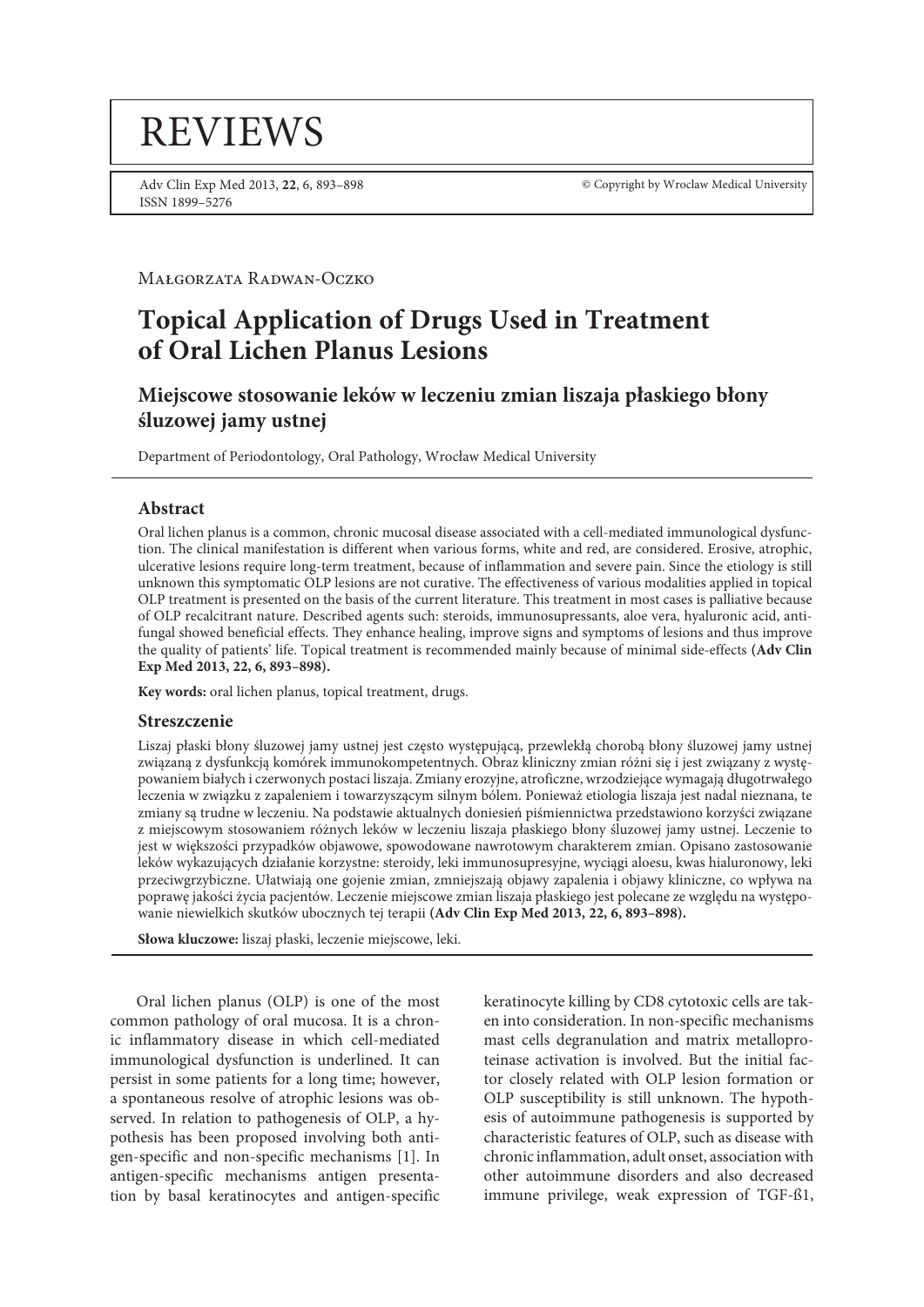increased expression of heat shock proteins by keratinocytes, keratinocyte apoptosis, maturation of Langerhans cells [1]. Clinical and histological OLP features are similar to those seen in chronic graft versus host disease (cGVHD) [2]. A larger number of CD4- and CD8- positive T cells, Langerhans Cells (CD1a) and CD-positive macrophages in the cGVHD and OLP lesions was seen there than in healthy mucosa. However, there were no significant differences in the number of these cells between cGVHD and OLP biopsies [3]. This disease occurs mainly in middle-aged patients and more common in women. OLP can manifest itself in different clinical forms both asymptomatic and symptomatic. The keratotic reticular, papular, plaque- like white patches are often present without any signs or complaints – painless. Erosive, atrophic and ulcerative lesions, which are surrounded by keratotic forms manifest damage epithelium. They are always painful with or without a burning sensation, and this interferes with eating, speaking, swallowing [4].

OLP may be present anywhere in the oral cavity and usually occurs bilaterally/symmetrically on the buccal mucosa, more rarely on lateral borders of the tongue and the gingiva. When in atrophic/ erosive form it is present on gingiva, desquamative gingivitis may be diagnosed. It is a descriptive term of inflamed, erythematous and peeling gingiva [4]. In asymptomatic cases of keratotic forms, there may be no need for any treatment. But patients should be checked on regularly. Follow-up control visits are needed every 4–6 months or sooner if any symptoms occur [2, 5].

Numerous different topical and general treatments have been used to relieve pain and reduce or eliminate exacerbations by reducing the signs and symptoms of erosive, atrophic and ulcerative lesions. But current treatment is palliative rather the curative and recurrences are almost always present. Additionally, there were often *Candida albicans* infections present in about 37% to 50% of OLP patients.

In topical treatment the following have been attempted: corticosteroids, immunosupressants – cyclosporin, tacrolimus, antifulgal agents, retinoids [5]. In literature, there have been widely different comparisons observed between different modalities and forms of the same drugs used. Nevertheless, the most favorable topical OLP cure has not been yet established.

## **Steroids**

In general, topical corticosteroids in different formulations are widely used in the treatment of vesiculo-erosive lesions of the oral mucosa as well as in OLP.

As early as in 1980 Lozada and co [6] described the improvement in the treatment of vesiculoerosive diseases, including lichen lesions, when they were treated with fluocinonide 0.05% in an adhesive base. Next a double-blind, placebo controlled study showed the efficacy with complete remission in 20%, and good or partial response in 60% of the topical application of 0.025% fluocinonide [7]. In both investigations no adverse effects were observed during the follow-up period, and it was concluded that fluocinonide used in this form is safe and effective in reducing sings and complaints in OLP lesions. In a further study the effectiveness of topical use of betamethasone has been described [8]. Hegarty and co [9] used two forms of corticoids in the short-term management of lichen lesions: fluticasone propionate spray and batamethasone sodium phosphate mouth rinse. They concluded that both agents were effective and the lesion area was significantly reduced. The spray formula was more acceptable and more convenient in treatment. Also the topical administration of clobetasol propionate in three forms: ointment (0.05%) used three times a day, the clobetasol propionate in an adhesive denture paste in equal amounts (1 : 1) used two times a day and clobetasol propionate in an oral analgesic base (Orabase-B) in equal amounts (1 : 1) used two times a day, gave significant remission. It was concluded that topical application of clobetasol in an adhesive denture paste is an effective drug in ulcerative lesions treatment [10].

Mometasone furoate microemulsion topically used 3 times a day, over 30 days, also significantly reduced the lesions of OLP erythema and ulceration. There were no noted severe adverse effects of any patient [11].

Gonzalez-Moles et al. also found clobetasol 0.05% mouthwash as a safe and efficacious option for the treatment of severe oral erosive lichen planus lesions. In a 48-week period they observed 93.3% total recovery and only two patients showed no response to the treatment [12].

On the basis of the findings that topical application of clobetasol-17-propionate has been reported as an efficacious therapy in atrophic/erosive oral lichen planus, Campisi et al. [13] evaluated the efficacy of new lipid microspheres loaded with 0.025% of clobetasol propionate in comparison with a commonly used formulation – lipophilic ointment in a hydrophilic phase, with the same amount of drug. Authors have suggested that the new formulation of the drug may enhance the remission of atrophic/erosive oral lichen planus lesions. The efficacy of dexamethasone in the treatment of erosive lichen planus was assessed by detecting the levels of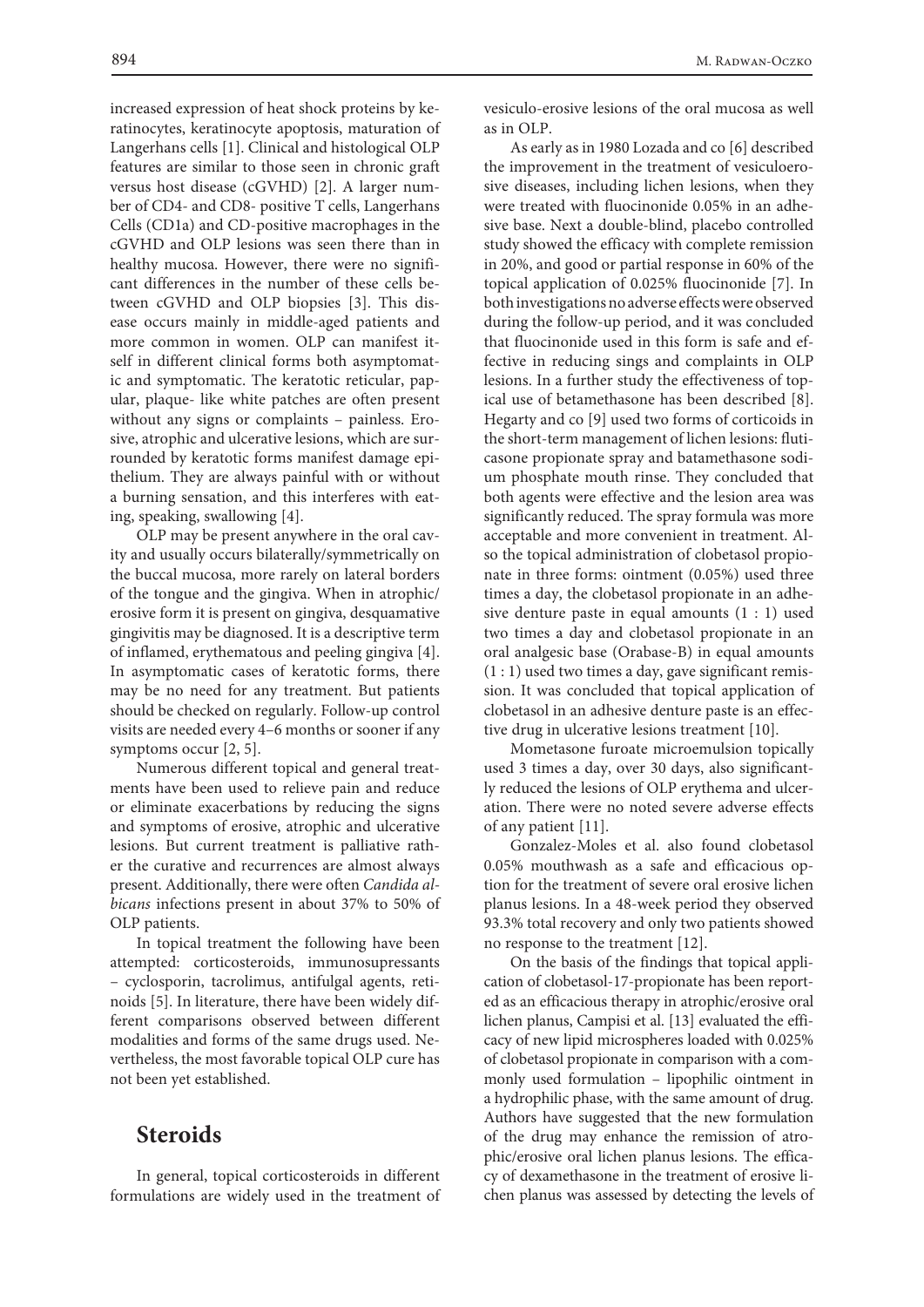proinflammatory cytokines: interleukin 1-α, IL-6, IL-8 and tumor necrosis factor-alpha in the unstimulated saliva. The topical 0.1% dexamethasone has been used for 6 weeks. As a matter of fact only thirteen patients were enrolled in this study, but the levels of all investigated cytokines were significantly decreased. What is more, the IL-1-α and IL-8 levels following treatment showed no significant differences from control group. Also, the subjects' symptoms evaluated by visual analog scale (VAS) decreased in a significant way [14]. Thongprasom and co [15] investigated the effect of fluocinolone acetonide in orabase (FAO) 0.1% on the expression of tumor necrosis factor-α (TNF-alpha) in patients with OLP. Authors have shown that the number of mononuclear cells positive for TNF-alpha before the treatment was significantly higher than after the treatment and in the normal mucosa of control. They found that topically used FAO 0.1% had an effect on the reduction of TNF-alpha expression.

The most suitable corticosteroid therapy in the management of OLP is the topical therapy. In a comparative study of the effectiveness of systemic and topical corticosteroid treatment of OLP, Carbone and co [16] obtained complete remission of clinical signs in more than 68% in patients treated systemically with prednisone versus over 69% in patients treated with clobetasol ointment in an adhesive medium with simultaneous topical antimycotic therapy.

Steroids in many cases of OLP erosive forms are the first line in controlling symptoms and inducing clinical improvement. However, investigations have shown that different formulations, dosages, time of use have read diversified effects during the treatment. This can be related with different responses for the treatment as the result of individual susceptibility. Regardless of significant reductions in the surface of erythema and ulceration, this treatment does not expose the patient to systemic side-effect. There is no evidence that one steroid is more or less effective. Systemic steroids are considered in exacerbations or widespread lesions. Also, proper oral hygiene control was found to be a very important factor enhancing the healing of the lesions.

It should be underlined prolonged use of topical steroids may lead to the development of candidiasis. That is why candidal cultures are important as routine investigation, before, during or after treatment. Also other rare adverse effects were observed, such as: bad taste and smell, dry mouth, swollen mouth, nausea [9].

### **Immunosuppresants**

Cyclosporin (CsA) is an immunosuppressant which inhibits the proliferation and function of T lymphocytes. Because OLP lesions are related with damage of basement membrane resulting from the production of lymphokines by activated lymphocytes, cyclosporine has been implicated in OLP treatment. However, there are conflicting results when the results of topical use of the cyclosporine are compared [17]. Yoke et al. [18] compared the efficacy of cyclosporin solution treatment in 68 and triamcinolone acetonide in orabase in 71 patients with oral lichen planus lesions. Because they found that clinical improvements of erythema, ulceration and pain between investigated groups were not significant, they concluded that cyclosporine has no better beneficial effect than steroid. In the next similar investigation the effectiveness of both therapies were compared, but on the groups of only six patients treated with cyclosporine and seven treated with triamcinolone acetonide in orabase. On the basis of their investigations Conrotto et al. also concluded that clobetasol is more effective than cyclosporine; however, both drugs have comparable effects on symptoms. Clobetasol treatment gives more frequent side-effects and after the therapy is discontinued, the results are not stable [19]. Nevertheless, the obtained results also confirmed the lack of better therapeutic effect of cyclosporin. In any case, when different trials were reviewed, evidence that cyclosporin may reduce pain and clinical signs of OLP was shown to be weak and ambiguous [20].

Because of the need for a novel therapy of OLP that could be more effective and well-tolerated, topical calcineurin inhibitors (TCIs) were introduced. Pimecrolimus was used in cream form and in an adhesive ointment. The evaluation of the efficacy of 1% pimecrolimus cream in four weeks treatment in fourteen OLP patients has shown that it was effective and well tolerated. Transient burning sensations were noted in some subjects only during first 2 weeks. But the pathology relapsed in each patient 1 month after treatment [21]. The efficacy of 1% pinecrolimus cream in 18 and triamcinolone acetonide 0.1% paste in 17 OLP patients was compared. In both groups, the treatment caused a significant improvement without statistical differences. This was the clue that this calcineurin inhibitor, as well as steroids, may be beneficial in OLP therapy [22]. In the next study it was shown that topical pimecrolimus treatment in oral lichen lesions reduced Fas expression on keratynocytes. Between pre and post treatment specimens were stained and evaluated immunohistochemically. As a result, statistically high significant improvement was identified [23].

Tacrolimus is also known as FK 506. Its immunosuppressive activity is similar to that of CsA, but it has a greater capacity to penetrate the mucosa and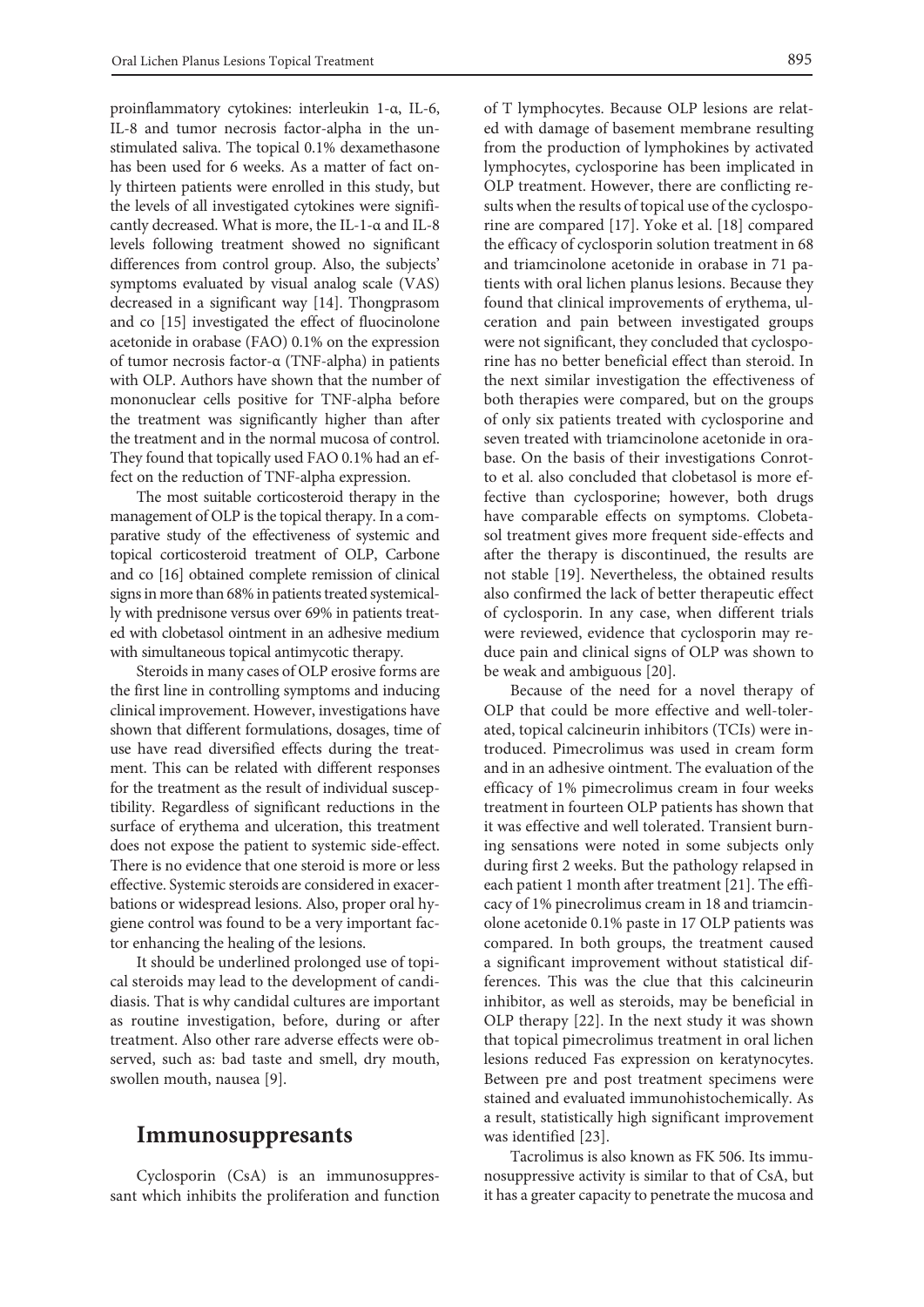is more potent than cyclosporine. It is available in ointment, cream form (0.1%, 0.03%) or powder in Orabase 0.1% (not available in Poland). In a retrospective study of the treatment of OLP with topical tacrolimus, clinical improvement was noted in more than 90% within 6 weeks [24]. It has been suggested that topical tacrolimus treatment was useful and effective in controlling/reducing the symptoms of erosive OLP [25, 26]. When considering adverse effects, there were noted temporary burning sensations at the beginning of the applications and oral mucosa pigmentation in relation with treatment [27]. But reappearance of the lesions following discontinuation of the use of this drug is a very frequent problem. Recent case reports indicate that topical use of tacrolimus may promote the development of cancer in connection with its immunosuppression. Squamous cell carcinoma (SCC) was diagnosed where tacrolimus had been intermittent used: in plaque form of lateral side of tongue three years after beginning of drug application and five years after OLP diagnosis on one side of the buccal mucasa [28, 29]. In the latter case, the lesion for 3 years has been clinically diagnosed as OLP and histopathological diagnosis described severe lichen planus without malignancy. Reexamination of initial biopsy showed lichenoid lesion (LL). Then, at the follow-up 5 years in clinical presentation was distinct erythema treated with topical steroids, and, because of the unsuccessful treatment, steroids were switched to tacrolimus – 0.1 protopic topical application and was stopped when epithelialization was obtained. In the end, clinically typical ulcerated lesion with indurated borders was present with histopathological diagnosis of SCC. Therefore, it is not clear what was essential for cancer development – possible immunosuppressive effect of topical tacrolimus or oral lichenoid lesions which are considered as dysplastic lesions with higher incidence of cancer development [30].

Topical rapamycin (Sirolimus) used in refractory OLP was effective in 7 described cases, where 4 patients revealed total remission and 2 partial remission of oral erosions. What is important, rapamycin has immunosuppressive and also tumor inhibitor properties, which can decrease the risk of malignance transformation [31].

It has to be underlined that long standing, recalcitrant atrophic, erosive forms are described as lesions with higher malignant potential [32]. The malignant transformation of OLP remains controversial and ranges from 0.4% to 5.6% in numerous studies.

## **Other Agents**

In seeking new solutions for topical treatment of OLP, the efficacy of aloe vera was evaluated in opposition to placebo application. Significant improvement was recorded in the treatment group regarding Oral Health Impact Profile 49 and Hospital Anxiety-Depression scale with no adverse effects in both groups [33]. In the comparison of aloe vera with triamcinolone acetonide 0.1% mouthwash, there were no significant differences in the evaluated data. Both agents significantly reduced pain and burning sensation, score and size of lesions. What is more, control visits 2 months after the start of treatment showed similar degrees of healing in both groups. Therefore, the authors concluded that aloe vera is an effective substitute for triamcinolone treatment [34].

Topical use of hyaluronic acid 0.2% gel (HA) in the management of OLL has also been evaluated. HA forms a protective coat on the oral mucosa and enhances its hydration and accelerates healing. In patients treated with 0.2% HA, a significant reduction in the size of the erosive/ulcerated area was observed, so it may be considered as a safe and useful additional agent in OLL treatment [35].

Topical retinoids such as tretinon, isotretinoin were first used for the treatment of the asymptomatic white OLP lesions. In reticular and plaque-like forms improvement was described. At the same time, the side-effects were rare or non-existent. But in another 10 year study, where the effectiveness of topical use of 0.18% isotretinoin was evaluated, there was a lack of any improvement in clinical and histological state of reticular forms. However, in atrophic-erosive forms, a significant clinical and histological improvement was present. Side effects, such as increased soreness, pain, higher sensitivity to hot foods, were observed only temporary [36]. Topical retinoids seem to have less effectiveness in comparison to corticosteroids treatment and currently are not considered as the agents of great therapeutic importance and are rarely used.

*Candida* overgrowth can occur as the side-effect of topical OLP therapy, so the candidiasis should be controlled before or during the treatment. When it is present, topical antifungal therapy is required. Antifungal drugs are often employed together with corticosteroids to prevent or treat candida infection. Logi et al. [37] compared clobetasol gel with and without Miconazole gel in OLP treatments. There were no clinical signs of candidosis in the patients taking Miconazole, while 30% of the group treated only with steroids was affected.

On the basis of a meta-analysis of the studies that measured the outcomes of different topical treatment of OLP, strong evidence regarding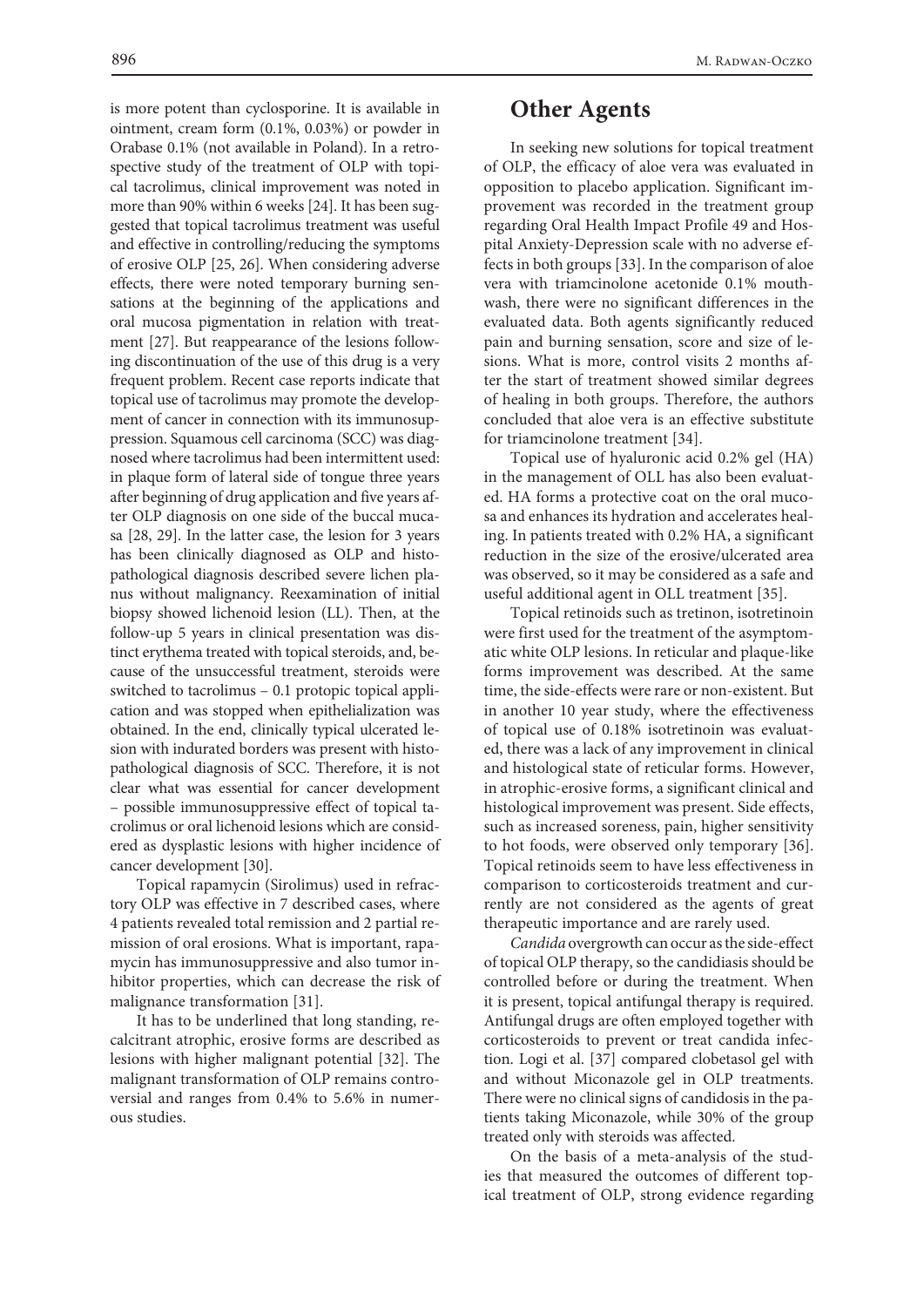efficacy of this treatment was not found. This evaluation should not be considered as reliable, as there were sometimes small size of evaluated trial or some of the trials used the same agent but in different dosage [38].

In any case, topical treatment does appear to be of some benefit in the management of erosive lichen planus.

All described modalities help to control pain, inflammation and discomfort, which improve the quality of patients' lives; despite they know about the chronic character of the disease. A complete

cure has not been accomplished, because of the recalcitrant nature of this pathology. However, prolonged contact and respective topical effects on the oral mucosa should be controlled.

In conclusion, general dentist should be aware it is only palliative therapy aimed at relieving pain, through healing erosive and ulcerative forms. Because of chronic autoimmune character of the disease as a result of response to unknown antigens within the oral epithelium, oral lichen planus recurrences are almost always present at a different time after the discontinuation of therapy.

#### **References**

- **[1] Roopashree MR, Gondhalekar RV, Shashikanth MC, George J, Thippeswamy SH:** Pathogenezis of oral lichen planus – a review. J Oral Pathol Med 2010, 39, 729–734.
- **[2] Sugerman PB, Savage NW, Walsh LJ, Zhao ZZ, Khan A, Seymur GJ, Bigby M:** The pathogenesis of oral lichen planus. Crit Rev Oral Biol Med 2002, 13, 350–365.
- **[3] Sato M, Tokuda N, Fukumoto T, Mano T, Sato T, Ueyama Y**: Immunohistopathological study of the oral lichenoid lesions of chronic GVHD. J Oral Pathol Med 2006, 35, 33–36.
- **[4] Radwan-Oczko M, Kozłowski Z:** Oral lichen planus lesion assessment in relation to general health and oral symptoms. Adv Clin Exp Med 2011, 20, 295–501.
- **[5] Kaplan I, Ventura-Sharabi Y, Gal G, Calderon S, Anavi Y:** The dynamics of oral lichen planus: a retrospective clinicopathological study. Head and Neck Pathol 2012, 6, 178–183.
- **[6] Lozada F, Silverman S Jr:** Topically applied fluocinonide in an adhesive base in the treatment of oral vesiculoerosive diseases. Arch Dermatol 1980, 116, 898–901.
- **[7] Voute AB, Schulten EA, Langendijk PN, Kostense PJ, van der Waal I:** Fluocinonide in an adhesive base for treatment of oral lichen planus. A double-blind, placebo-controlled clinical study. Oral Surg Oral Med Oral Pathol 1993, 75, 181–185.
- **[8] McGrath C, Hegarty AM, Hodgson TA, Porter SR:** Patient-centred outcome measures for oral mucosal disease are sensitive to treatment. Int J Oral Maxillofac Surg 2003, 32, 334–336.
- **[9] Hegarty AM, Hodgson TA, Lewsey JD, Porter SR:** Fluticasone propionate spray and betamethasone sodium phosphate mouthrinse: a randomized crossover study for the treatment of symptomatic oral lichen planus. J Am Acad Dermatol 2002, 47, 271–279.
- **[10] Lo Muzio L, della Valle A, Mignogna MD, Pannone G, Bucci P, Bucci E, Sciubba J:** The treatment of oral aphthous ulceration or erosive lichen planus with topical clobetasol propionate in three preparations: a clinical and pilot study on 54 patients. J Oral Pathol Med 2001, 30, 611–617.
- **[11] Aguirre JM, Bagán JV, Rodriguez C, Jimenez Y, Martínez-Conde R, Díaz de Rojas F, Ponte A:** Efficacy of mometasone furoate microemulsion in the treatment of erosive-ulcerative oral lichen planus: pilot study. J Oral Pathol Med 2004, 33, 381–385.
- **[12] Gonzalez-Moles MA, Morales P, Rodriguez-Archilla A, Isabel IR, Gonzalez-Moles S:** Treatment of severe chronic oral erosive lesions with clobetasol propionate in aqueous solution. Oral Surg Oral Med Oral Pathol Oral Radiol Endod 2002, 93, 264–270.
- **[13] Campisi G, Giandalia G, De Caro V, Di Liberto C, Aricò P, Giannola LI:** A new delivery system of clobetasol-17- -propionate (lipid-loaded microspheres 0.025%) compared with a conventional formulation (lipophilic ointment in a hydrophilic phase 0.025%) in topical treatment of atrophic/erosive oral lichen planus. A Phase IV, randomized, observer-blinded, parallel group clinical trial. Br J Dermatol 2004, 150, 84–90.
- **[14] Rhodus NL, Cheng B, Bowles W, Myers S, Miller L, Ondrey F:** Proinflammatory cytokine levels in saliva before and after treatment of (erosive) oral lichen planus with dexamethasone. Oral Diseases 2006, 12, 112–116.
- **[15] Thongprasom K, Dhanuthai K, Sarideechaigul W, Chaiyarit P, Chaimusig M:** Expression of TNF-alpha in oral lichen planus treated with fluocinolone acetonide 0.1% J Oral Pathol Med 2006, 35, 161–166.
- **[16] Carbone M, Goss E, Carrozzo M, Castellano S, Conrotto D, Broccoletti R, Gandolfo S:** Systemic and topical corticosteroid treatment of oral lichen planus: a comparative study with long-term follow-up. J Oral Pathol Med 2003, 32, 323–329.
- **[17] Thongprasom K, Chaimusig M, Korkij W, Sererat T, Luangjarmekorn L, Rojwattanasirivej S:** A randomizedcontrolled trial to compare topical cyclosporin with triamcinolone acetonide for the treatment of oral lichen planus. J Oral Pathol Med 2007, 36, 142–146.
- **[18] Yoke PC, Tin GB, Kim MJ, Rajaseharan A, Ahmed S, Thongprasom K, Chaimusik M, Suresh S, Machin D, Bee WH, Seldrup J. Asian Lichen Planus Study Group:** A randomized controlled trial to compare steroid with cyclosporine for the topical treatment of oral lichen planus. Oral Surg Oral Med Oral Pathol Oral Radiol Endod 2006, 102, 47–55.